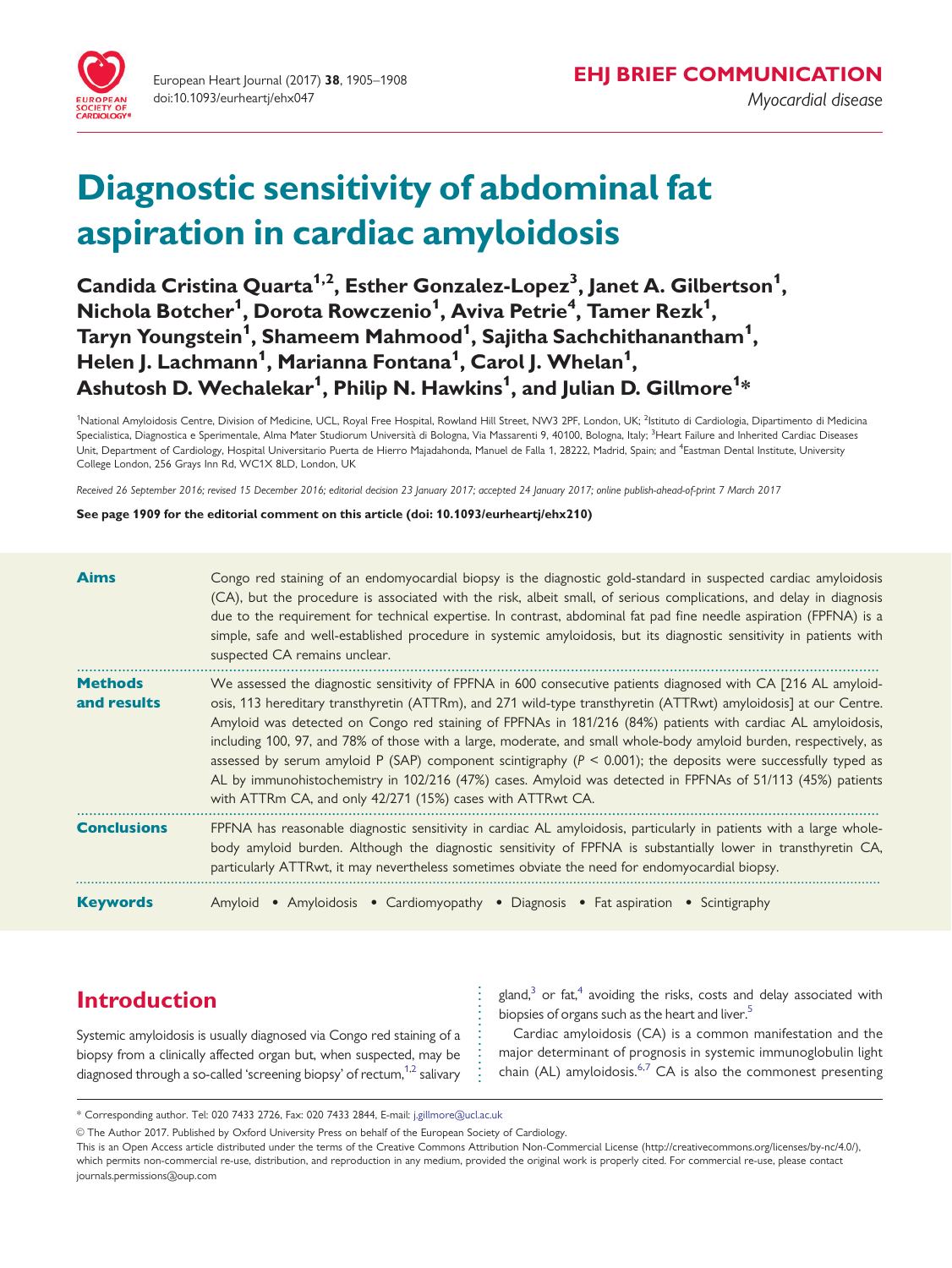feature of transthyretin (ATTR) amyloidosis,<sup>[8](#page-3-0),[9](#page-3-0)</sup> and is the dominant phenotypic manifestation in both wild-type ATTR amyloidosis (ATTRwt), which is increasingly diagnosed in the elderly male population,[10](#page-3-0) and the most common form of mutant cardiac ATTR amyloidosis (ATTRm), that associated with the V122I variant.<sup>[8](#page-3-0)</sup>

Endomyocardial biopsy, the diagnostic gold standard for detection of CA, is associated with a small risk of serious complications, high cost, and a requirement for specialist technical expertise and hospital equipment which are not widely available and may introduce delay.<sup>5</sup> An alternative diagnostic test with high sensitivity which can be performed at the bedside, is thus particularly desirable in patients with suspected CA. Congo red staining of an abdominal fat pad fine needle aspiration (FPFNA) is a simple, cheap, low risk procedure that is currently the most widely used screening biopsy technique in patients with suspected systemic amyloidosis.<sup>11</sup> Unlike other screening biopsy techniques such as rectal, salivary gland or formal fat biopsy, it does not require a surgical incision, blunt dissection, surgical reapproximation, or suture. Although the specificity of FPFNA for amyloid is unequivocally high, $4$  its diagnostic sensitivity has been re-ported to be as low as 14% in certain series and >90% in others.<sup>[12,13](#page-3-0)</sup>

The diagnostic performance of FPFNA in certain types of ATTR amyloidosis has previously been reported, $12$  but there has never been a systematic study comparing its diagnostic sensitivity in a large cohort of patients with different types of CA, including subtypes of ATTRm, and the basis for the reported discrepancy in sensitivity is not known.

We sought to determine the diagnostic sensitivity of FPFNA in identifying and typing amyloid deposits in patients with the three main types of CA, namely cardiac AL, cardiac ATTRm, and cardiac ATTRwt amyloidosis. Further, we studied the relationship between the diagnostic sensitivity of FPFNA and total body amyloid burden hypothesizing that the presence and degree of amyloid infiltration in fat may correlate with the extent of amyloid throughout the body in general.

# **Methods**

#### **Patients**

Patients with suspected CA attending the UK National Amyloidosis Centre between 2010 and 2015 underwent a comprehensive protocol of evaluation comprising ECG, echocardiogram, cardiac magnetic resonance (CMR) imaging, biochemical tests including serum and urine immunofixation electrophoresis and serum free light chain assay,  $123$ -serum amyloid P component (SAP) scintigraphy,<sup>14 99m</sup>Tc-labelled 3,3-diphosphono-1,2propanodicarboxylic acid (DPD) scintigraphy, $^{15}$  TTR gene sequencing,  $^{16}$ and where necessary, sequencing of other hereditary amyloidosis genes.

Six hundred consecutive patients with an unequivocal diagnosis and type of CA were included in the analysis. The diagnosis of presence and type of cardiac amyloid was established on the basis of a characteristic echocardiogram and/or CMR for amyloid, in conjunction with histological proof of presence and type of amyloid in 380 patients (including all those with cardiac AL amyloidosis) and on the basis of published non-biopsy diagnostic criteria in 220 patients with ATTR amyloidosis.<sup>[17](#page-3-0)</sup>

All patients were managed in accordance with the Declaration of Helsinki and provided informed consent for anonymous publication of scientific data.

#### Fat pad fine needle aspiration

By definition, all patients included in the study underwent FPFNA, which was performed as previously described.<sup>11</sup> Median (range) weight of aspirated material was 0.050 g (0.004–0.131). Smears from each FPFNA were prepared on five glass slides for Congo red staining. The remainder of the aspirated fat tissue in each case was briefly fixed in formalin, double embedded in agar, and a paraffin block was produced for further Congo red staining and routine immunohistochemistry (IHC). IHC was performed using a panel of monospecific antibodies against the most common amyloidogenic proteins, including kappa and lambda light chains, and transthyretin, as previously described[.18](#page-3-0) Interpretation of all stained slides was carried out independently by two experienced examiners.

## 123I–serum amyloid P component scintigraphy

Whole body anterior and posterior scintigraphic imaging was undertaken 6 or 24h after administration of  $123$ -labelled SAP, as previously described[.19](#page-3-0) Whole body amyloid load burden was categorized into small, moderate, or large in each patient, as previously described.<sup>[20](#page-3-0)</sup> Labelled SAP studies were interpreted by a panel of physicians with experience of over 10 000 SAP scans who were blinded to the FNFPA results.

#### Statistical analysis

Summary statistics were expressed as mean (SD) or median (interquartile range) for numerical variables and frequencies (percentages) for categorical variables. Independence of the two categorical variables defining a contingency table was tested using Fisher's exact test or Pearson's chisquare test (according to Cochran's rule) using IBM SPSS Statistics 23 software. P-values < 0.05 were considered significant.

# **Results**

. . . . . . . . . . . . . . . . . . . . . . . . . . . . . . . . . . . . . . . . . . . . . . . . . . . . . . . . . . . . . . . . . . . . . . . . . . . . . . . . . . . . . . . . . . . . . . . . . . . . . . . . . . . . . . . . . . . . . . . . . . . . . . . . . . . . . . . . . . . . . . . . . . . . . . . . . . . . . . . . . . . . . . . . . . . .

Among 600 patients with an unequivocal diagnosis of CA, 216 had systemic AL amyloidosis (age  $65 \pm 10$  years), 113 had ATTRm amyloidosis (age  $68 \pm 8$  years), and 271 had ATTRwt amyloidosis (age 71 ± 6 years). Details of the diagnostic pathway are provided in a [Supplementary material online,](http://eurheartj.oxfordjournals.org/lookup/suppl/doi:10.1093/eurheartj/ehx047/-/DC1) Figure S1. Cardiac AL amyloidosis was lambda light chain isotype in 188/216 (86%) cases. Among patients with ATTRm, TTR variants were distributed as follows: Val122Ile (n = 69), Thr60Ala (n = 21), Val30Met (n = 7), Ser77Tyr  $(n = 5)$ , Glu89Gln  $(n = 3)$ , Phe44Leu  $(n = 2)$ , Ile68Leu  $(n = 2)$ , Ile107Phe ( $n = 2$ ), Cys10Gly ( $n = 1$ ), Glu54Leu ( $n = 1$ ). Of note, the most prevalent TTR variant in our population, Val122Ile, was typically associated with an exclusive cardiac phenotype, similar to ATTRwt,<sup>[9](#page-3-0)</sup> whereas the next most prevalent, Thr60Ala, was associated with a variably mixed cardiomyopathy and neuropathy phenotype.<sup>21</sup>

Among 216 patients with systemic AL amyloidosis, 181 (84%) had amyloid detected on Congo red staining of their FPFNA (Table [1](#page-2-0)). The amyloid was definitively typed as AL by IHC of the FPFNA in 102/181 (56%) patients with amyloid present and in 102/216 (47%) of total AL patients. Interestingly, amyloid was present in the FPFNA of 28/28 (100%) AL amyloidosis patients with a large whole body amyloid burden by SAP scintigraphy, 33/34 (97%) AL amyloidosis patients with a moderate whole body amyloid burden, and 120/154 (78%) of those with systemic AL amyloidosis and a small whole body amyloid burden ( $P < 0.001$ ; large/moderate vs. small load, Fisher's exact test).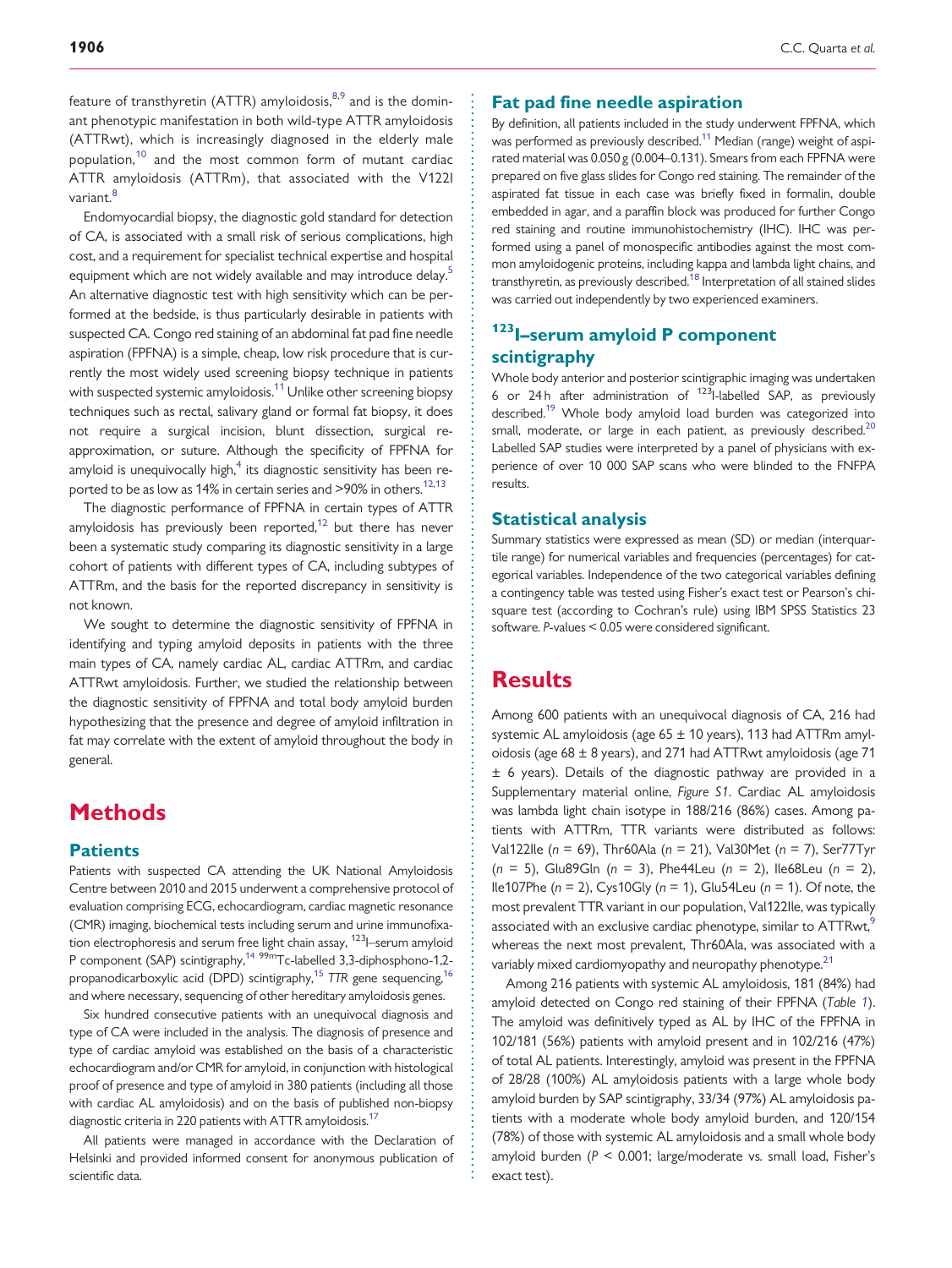#### <span id="page-2-0"></span>Table | Diagnostic sensitivity of fat pad fine needle aspiration in different cardiac amyloidoses

| <b>Amyloid type</b>     | n   | <b>Number</b><br>positive<br>by Congo<br>red staining | <b>Diagnostic</b><br>sensitivity<br>(CI) |
|-------------------------|-----|-------------------------------------------------------|------------------------------------------|
| Systemic AL amyloidosis | 216 | 181                                                   | 84% (78–88%)                             |
| ATTRm                   | 113 | 51                                                    | 45% (36-54%)                             |
| Val122lle               | 69  | 23                                                    | 33%                                      |
| Thr60Ala                | 21  | 14                                                    | 67%                                      |
| ATTRwt                  | 271 | 42                                                    | 15% (11-20%)                             |

Systemic AL amyloidosis vs. ATTR amyloidosis, P < 0.001 (Chi square test). The combination of absence of amyloid on FPFNA and absence of a TTR mutation on gene sequencing, had a positive predictive value for ATTRwt in this series of 87% (CI 82–91%) and a negative predictive value of 81% (CI 75–86%).

Among 113 patients with ATTRm CA, 51 (45%) had amyloid detected on Congo red staining of their FPFNA (Table 1). The amyloid was definitively typed as TTR by IHC of the FPFNA in 37/51 (73%) patients with amyloid present and in 37/113 (33%) total ATTRm patients. More specifically, amyloid was identified in the fat samples of 23/69 (33%) patients with Val122Ile-associated ATTRm amyloidosis compared with 14/21 (67%) patients with Thr60Ala-associated ATTRm amyloidosis.

Among 271 patients with ATTRwt CA, amyloid was identified in the FPFNA of only 42 (15%) cases (Table 1), 27 (65%) of whom had diagnostic IHC for TTR (10% of total with ATTRwt).

# Discussion and conclusions

Our study, which comprises the largest cohort to date of consecutive patients with CA to undergo FPFNA as a diagnostic tool, supports its use in systemic AL amyloidosis but highlights its limitations for diagnosis of ATTR amyloidosis, particularly ATTRwt amyloidosis. Amyloid was identified in the FPFNA specimens of only 15% of patients with ATTRwt and the fibril protein was definitively typed as TTR by IHC in only 10% of cases. Similarly, amyloid was only detected in one third of FPFNAs from patients with Val122Ileassociated CA, the most common type of ATTRm CA worldwide, who typically present with a cardiomyopathic phenotype that is indistinguishable from ATTRwt. It is noteworthy however, that the finding of grade 2 or 3 cardiac uptake on bone scintigraphy in a patient with a suggestive echocardiogram or CMR for CA who does not have evidence of a monoclonal protein by serum or urine immunofixation electrophoresis or by serum free light chain assay, is sufficient to diagnose cardiac ATTR amyloidosis without need for histological identification of amyloid (i.e. in the context of a negative FPFNA or without an FPFNA); further differentiation between ATTRwt and ATTRm CA can then be established by genetic testing.<sup>17</sup> When cardiac AL amyloidosis is suspected however, typically in the context of a monoclonal protein or grade 0 or 1 cardiac uptake on bone scintigraphy, FPFNA remains clinically valuable, since it is known to have high diagnostic specificity and may obviate the need for invasive EMB. Furthermore, in this cohort of patients, all of whom had CA, a

. . . . . . . . . . . . . . . . . . . . . . . . . . . . . . . . . . . . . . . . . . . . . . . . . . . . . . . . . . . . . . . . . . . . . . . . . . . . . . . . . . . . . . . . . . . . . . . . . . . . . . . . . . . . . . . . . .

#### Table 2 Relationship between diagnostic sensitivity of fat pad fine needle aspiration and total body amyloid burden

| <b>Amyloid type</b> | <b>Total body</b><br>amyloid load<br>by SAP<br>scintigraphy | Amyloid<br>detected<br>on FNFPA | <b>Diagnostic</b><br>sensitivity |
|---------------------|-------------------------------------------------------------|---------------------------------|----------------------------------|
| Systemic AL         | Large                                                       | 28/28                           | 100%                             |
| amyloidosis         | Moderate                                                    | 33/34                           | 97%                              |
|                     | Small                                                       | 120/154                         | 78%                              |
| ATTRm               | Small <sup>a,b</sup>                                        | 51/113                          | 45%                              |
| <b>ATTRwt</b>       | Small <sup>a</sup>                                          | 42/271                          | 15%                              |

Amyloid deposits in the gastrointestinal tract<sup>a</sup> and nerves<sup>b</sup> are not visualized by SAP scintigraphy. Large/moderate load vs. Small load in AL, P < 0.001 (Fisher's exact test), Large/moderate load vs. Small load (all patients),  $P < 0.001$  (Chi Square test).

negative result (i.e. absence of amyloid on FPFNA) in the absence of a TTR mutation on gene sequencing, had a positive predictive value for wild-type ATTR amyloidosis of 87% (CI 82–91%).

In a general cardiological setting, imaging modalities with high diagnostic specificity for cardiac amyloid, such as bone scintigraphy and/ or CMR imaging are likely to have higher sensitivity for CA, particularly ATTR CA, than FPFNA and should probably therefore, be employed earlier in the course of the investigative pathway. Although there are no formal guidelines on the diagnostic pathway for patients with suspected CA, existing guidelines on diagnosis and management of hypertrophic cardiomyopathy suggest consideration of EMB in suspected infiltrative cardiomyopathy. Due to the simplicity and rapidity of the procedure, we would suggest that FPFNA should be per-formed before recourse to EMB in such cases.<sup>[22](#page-3-0)</sup>

The strong association between total body amyloid burden as estimated by SAP scintigraphy and the likelihood of identifying amyloid deposits on FPFNA is noteworthy, although perhaps not surprising. Quite simply, the more extensive the amyloid, the higher the chance of finding deposits within a FPFNA sample. Since all FPFNAs were performed and analysed at a single centre which has widely recognized experience in the histological assessment of amyloid deposits from a variety of different tissues, the differences in diagnostic yield identified here between phenotypically different patients, are likely to reflect 'true' amyloid deposition rather than differing experience or practice, or varying diagnostic technique. SAP scintigraphy is most sensitive for identifying amyloid in large solid organs such as liver, spleen, kidney, and bone, which are commonly involved in AL amyloidosis, but is unable to identify amyloid deposits in non-solid or very diffuse organs such as the heart, nerves or gastrointestinal tract which are those involved in ATTR amyloidosis. Nonetheless, an extensively amyloidotic liver and spleen may contain  ${\sim}8$  kg of amyloid compared with an extensively amyloidotic heart which contains  ${\sim}500\,\mathrm{mg}$  such that the estimate of total amyloid burden by SAP scintigraphy remains valid even among those with extensive CA. The higher diagnostic sensitivity of FPFNA in Thr60Ala-associated ATTRm amyloidosis, which typically involves the peripheral and autonomic nerves as well as the heart, compared with Val122Ile-associated ATTRm and ATTRwt amyloidosis, which typically cause a late onset restrictive